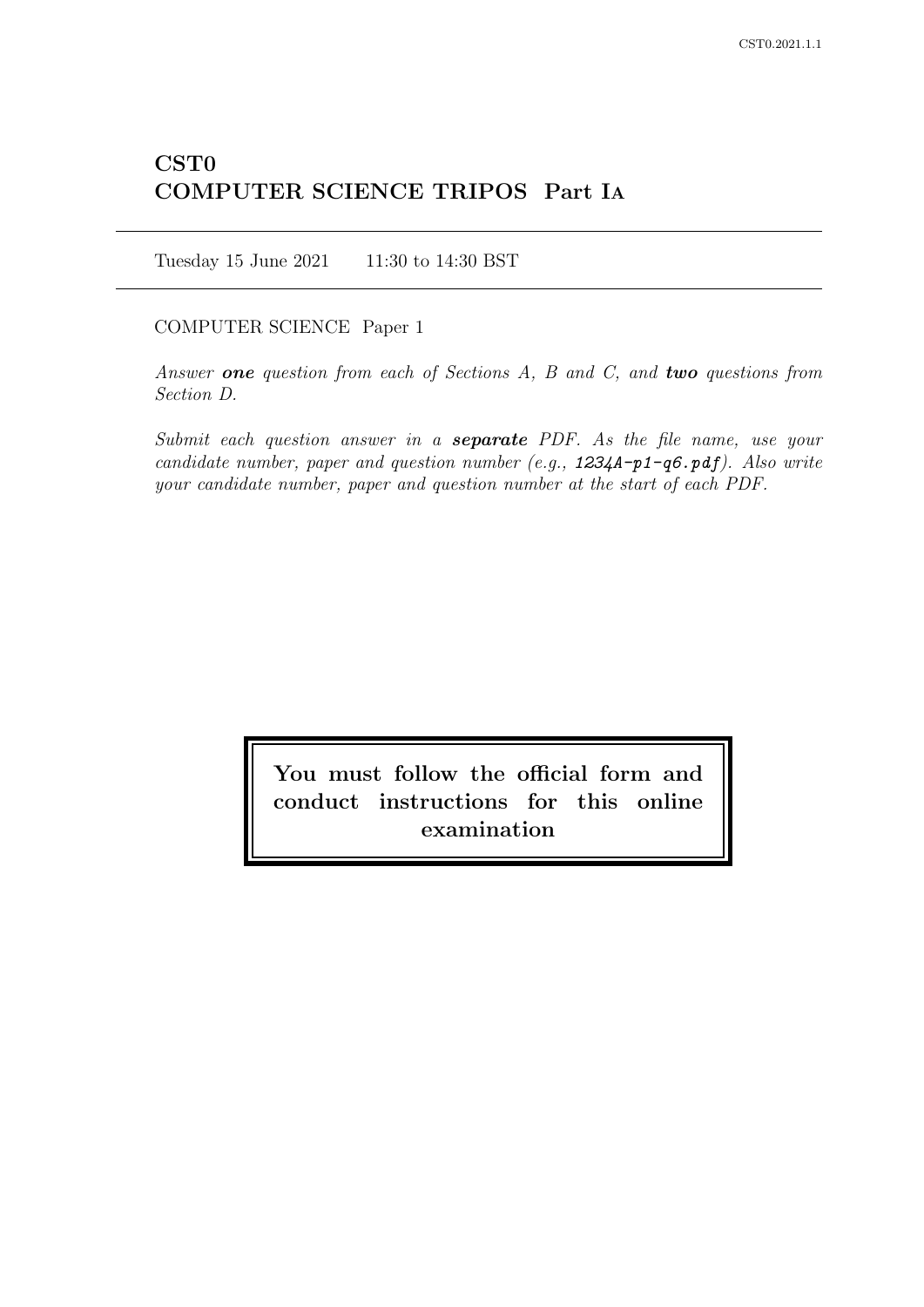# SECTION A

#### 1 Foundations of Computer Science

Sequences (lazy lists) and trees are fundamental types in functional programming. Here are definitions of sequences and trees with integer elements:

type iseq = Nil | Cons of int \* (unit -> iseq) type itree = Leaf of int | Branch of itree \* itree

(a) In an *ascending* sequence such as  $1, 3, 3, 7, \ldots$  each element is at least as large as the previous elements.

Given two ascending sequences, write a function merge2 that produces a sequence of the elements of both in ascending order. For example, passing  $1, 3, 3, 7, \ldots$  and  $2, 4, 5, 9, \ldots$  to merge2 should produce the sequence  $1, 2, 3, 3, 4, 5, 7, 9, \ldots$  [5 marks]

- (b) Sequences are considered to be equal if corresponding elements are equal.
	- $(i)$  Define a function equal\_seq that compares two sequences for equality. [5 marks]
	- (ii) Define sequences  $s1$  and  $s2$  for which equal seq s1  $s2$  does not terminate. [3 marks]
- (c) The fringe of a tree is the left-to-right sequence of the values at the leaves. For example, the fringe of Branch (Leaf 3, Branch (Leaf 10, Leaf 4)) is the sequence 3, 10, 4.
	- $(i)$  Define a function fringe that computes the fringe of a tree. Your function should have the following type:

val fringe : itree -> iseq

[5 marks]

 $(ii)$  Using the functions you have defined above or otherwise, write a function equal\_fringes that determines whether two trees have equal fringes. [2 marks]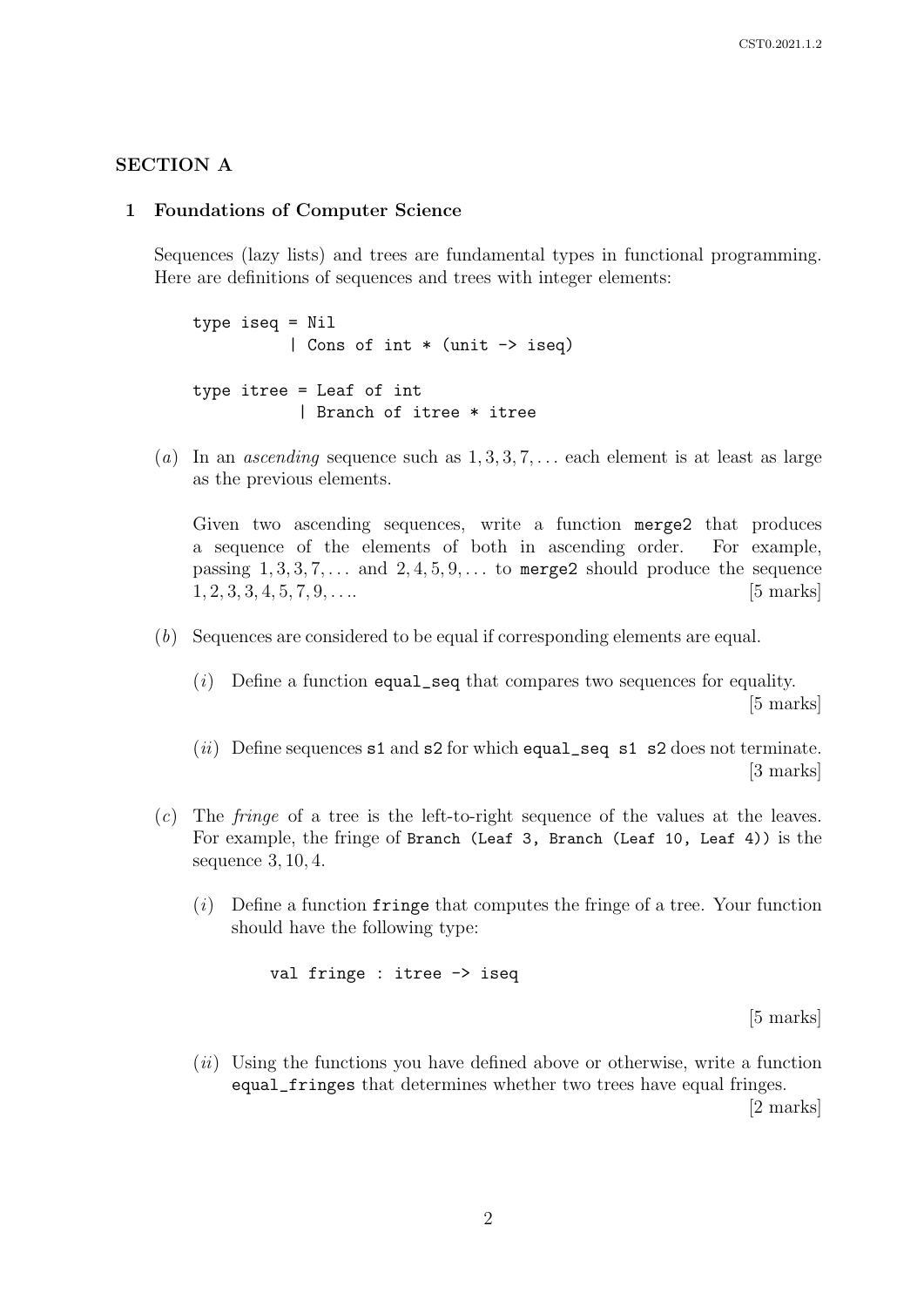#### 2 Foundations of Computer Science

A  $W \times H$  matrix can be represented in OCaml by a *flat list*: a list that concatenates the rows in order. For each of the following alternative ways to represent a 2D matrix in OCaml:

- State the type  $T$  of the representation;
- Give a function create w m: int  $\rightarrow$  float list  $\rightarrow$  T that constructs the matrix of type  $T$  equivalent to the input flat list  $m$  with row width w;
- Give a function get r c m: int  $\rightarrow$  int  $\rightarrow$  T  $\rightarrow$  float that gets the element of the matrix **m** at row **r** and column **c**.
- State the asymptotic complexity of the get function in terms of  $W$  and  $H$

$$
(a) A list of lists. \t\t [5 marks]
$$

- (b) An array of arrays. [6 marks]
- (c) A functional array of functional arrays. [9 marks]

Your answers may use the List module and assume this functional array code:

```
type 'a tree = Lf | Br of 'a * 'a tree * 'a tree;;
exception Subscript;;
let rec update = function
  | Lf, k, w \rightarrowif k = 1 then
      Br (w, Lf, Lf)else
      raise Subscript
  | Br (v, t1, t2), k, w ->
    if k = 1 then
      Br (w, t1, t2)
    else if k \mod 2 = 0 then
      Br (v, update (t1, k / 2, w), t2)
    else
      Br (v, t1, update (t2, k / 2, w));;
let rec sub = function
  | Lf, _ -> raise Subscript
  | Br (v, t1, t2), 1 -> v
  | Br (v, t1, t2), k when k mod 2 = 0 \rightarrow sub (t1, k / 2)
  | Br (v, t1, t2), k -> sub (t2, k / 2);;
```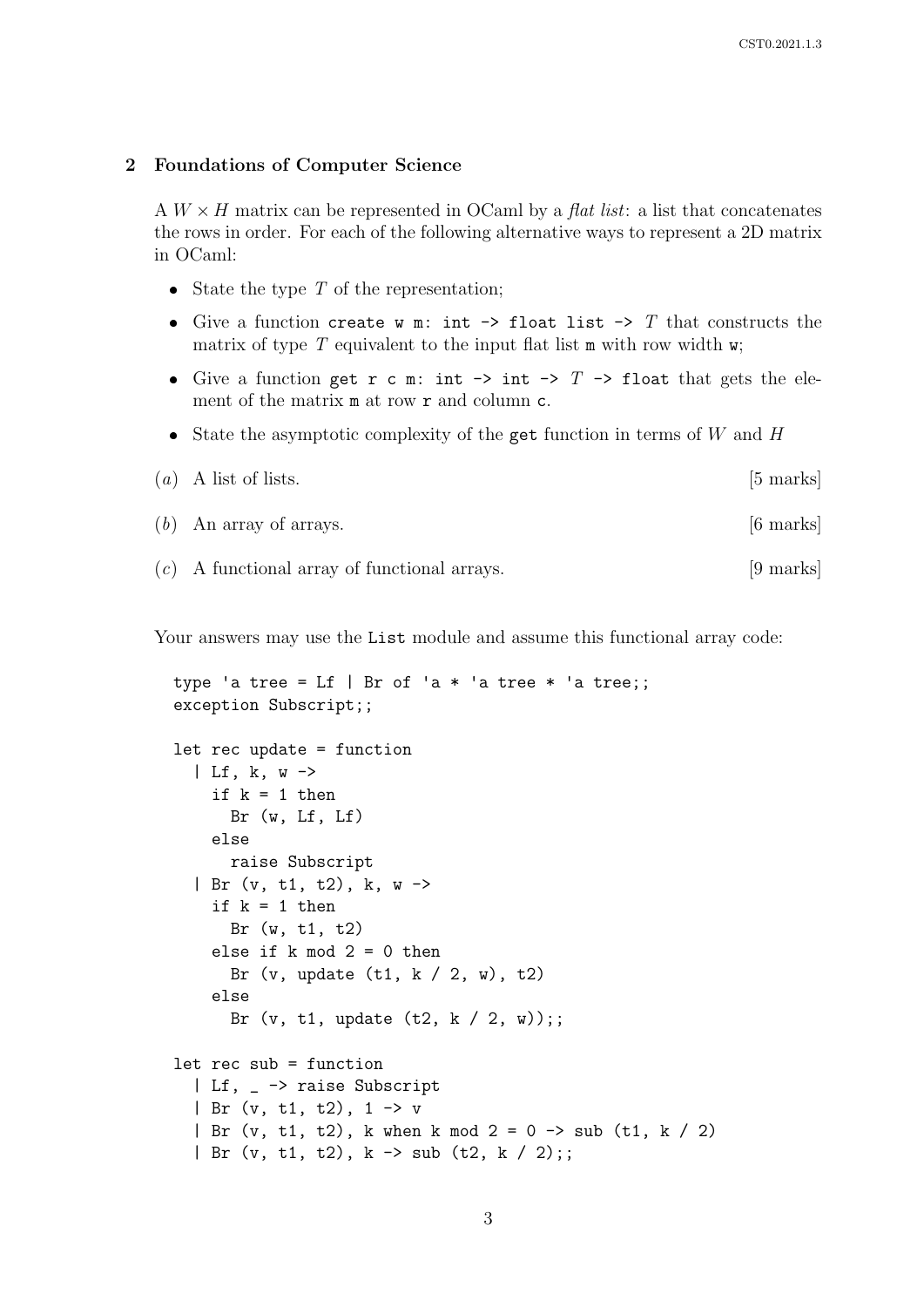# SECTION B

# 3 Object-Oriented Programming

A programmer is using a cut-down version of Java that does not support static fields or inheritance (neither extends nor implements). Static methods and static inner classes are still supported.

- (a) What are the implications of this for static methods in terms of:
	- $(i)$  access to static fields; and  $[1 \text{ mark}]$
	- $(ii)$  access modifiers.  $[1 \text{ mark}]$
- (b) Describe how a programmer might use a shared instance of an environment object to emulate static fields. Consider:

| (i) | sharing state between all instances of a class; | [4 marks] |
|-----|-------------------------------------------------|-----------|
|     | $(ii)$ access-modifiers; and                    | [6 marks] |
|     | $(iii)$ initialisation.                         | [4 marks] |

(c) What are the drawbacks and benefits of your scheme compared to static fields? [4 marks]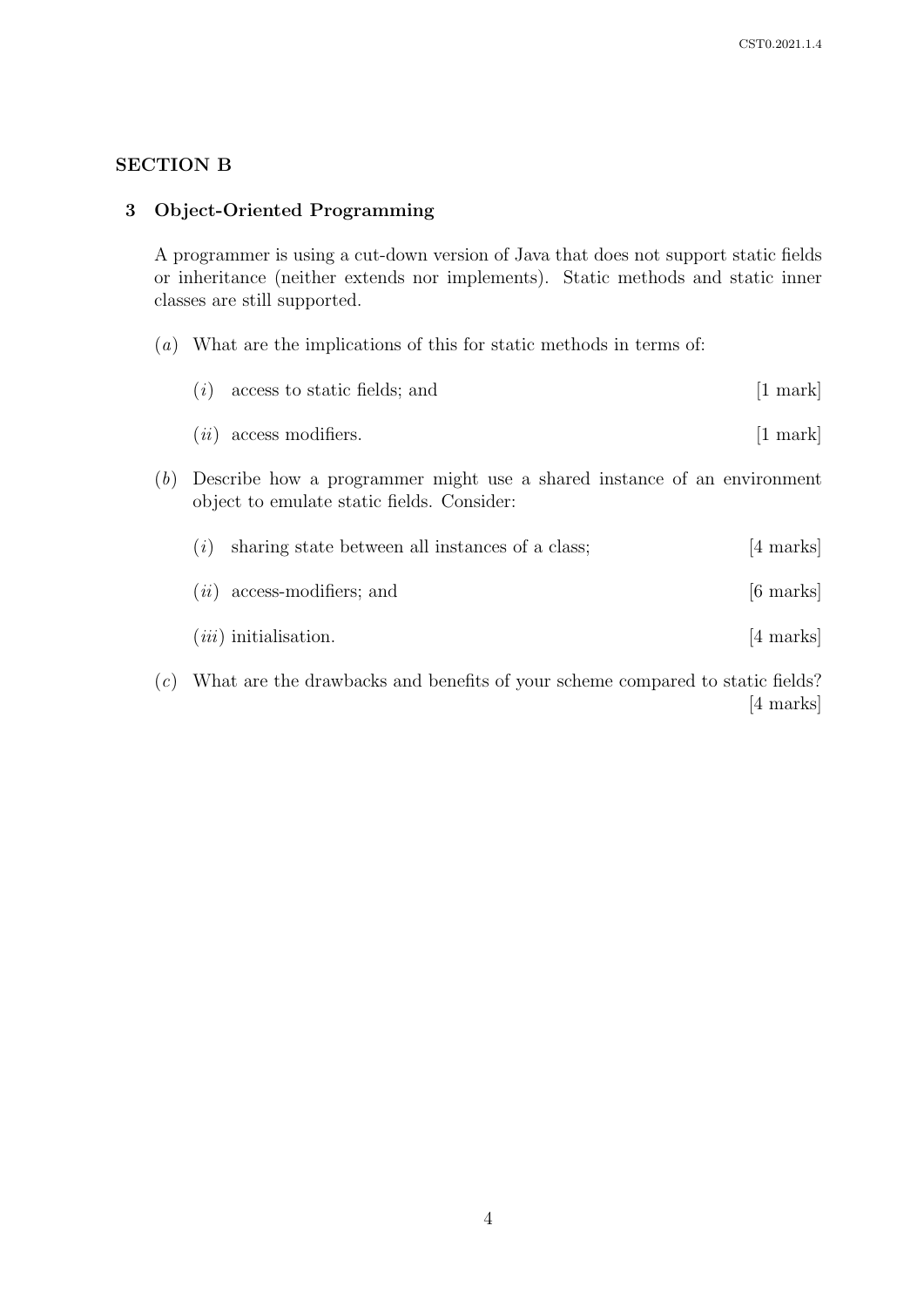# 4 Object-Oriented Programming

A program which decrypts files under the Swap Encryption Scheme by swapping pairs of characters is given below. Some code has been omitted and you do not need to understand the operation of the algorithm.

```
1 class Swapper extends Reader {
2 private final PushbackReader pushBack;
3 Swapper(PushbackReader p) { pushBack = p; }
4
5 @Override
6 public int read(char[] cbuf, int off, int len) {
7 int r = wrap.read(cbuf, off, len);8 if (r % 2 == 1) { pushBack.unread(cbuf, off + -r, 1); }9 for (int i = 0; i < r; i += 2) { swap(cbuf, i, i + 1); }
10 return r;
11 }
12 }
13
14 class Decryptor {
15 static List<String> read(String fileName) {
16 try (BufferedReader r = new BufferedReader(new Swapper(
17 new PushbackReader(new FileReader(fileName))))) {
18 return readLines(r);
19 }
20 }
21 }
```
(a) The four principles of object-oriented programming are encapsulation, abstraction, inheritance of code and polymorphism. Explain how the program above makes use of each of them, with reference to specific lines in the code.

[2 marks each]

- (b) The program attempts to use Swapper as part of the Decorator pattern. What changes would you make to improve the design? [2 marks]
- (c) Explain how this program demonstrates the open-closed principle. [2 marks]
- (d) How would you change this implementation to allow users to specify an arbitrary operation to apply to pairs of characters (rather than just swapping them)? [4 marks]
- (e) Explain why this design does not satisfy the open/closed principle with respect to adding support for decrypting images. What are the implications of this for object-oriented program design? [4 marks]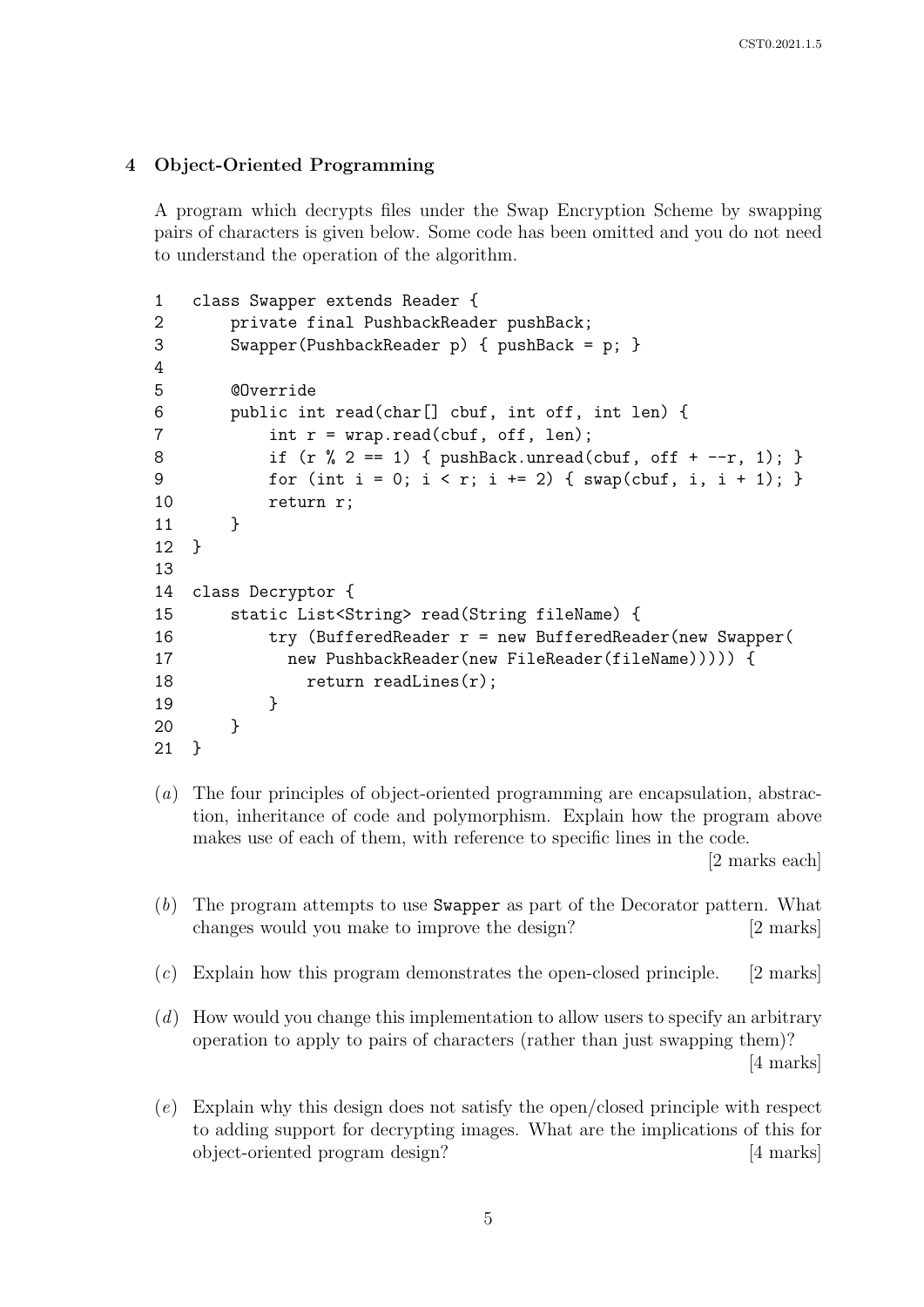# SECTION C

#### 5 Introduction to Probability

- (a) A travel agency is surveying their customer satisfaction by randomly polling 300 of their customers. From experience, 80% of their customers are typically happy with their service. Let  $H$  be the number of happy customers in the current poll.
	- (i) Randomly polling 300 different customers, specify a suitable distribution for  $H$ , including its parameters, expected value and variance. [1 mark]
	- $(ii)$  State a suitable approximation of H and specify its distribution including its parameters, and compute the expected value and variance. [2 marks]
	- (*iii*) Using the approximation from Part  $(a)(ii)$ , what is the probability that more than 220 and fewer that 260 customers are happy in the current poll? [4 marks]
	- $(iv)$  Now, let X be the proportion of customers that are happy in the current poll. Following your approximation from Part  $(a)(ii)$ , give the distribution for  $X$ , including its parameters, expected value and variance. [3 marks]
- $(b)$  Let X and Y have a joint density function

$$
f(x,y) = \begin{cases} cx & \text{if } 0 < y < x < 1, \\ 0 & \text{otherwise.} \end{cases}
$$

- (*i*) Find the value of the constant  $c > 0$ . [4 marks]
- (*ii*) Find the marginal density functions of X and Y. [4 marks]
- (*iii*) Are X and Y independent? Justify your answer.  $[2 \text{ marks}]$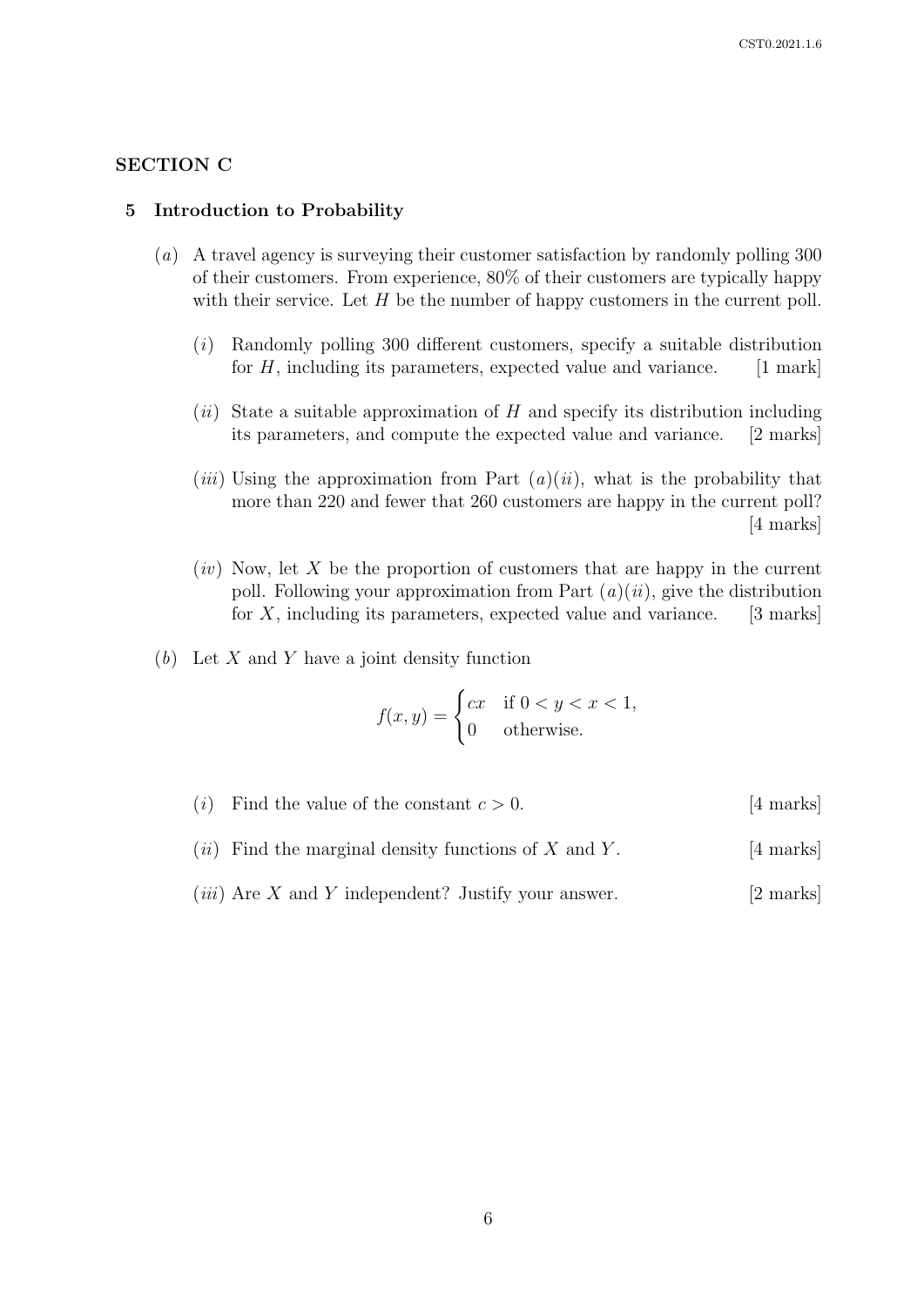### 6 Introduction to Probability

- (a) A korfball player is practicing shots and has a 90% chance of scoring. Assume that their shots are independent of one another.
	- $(i)$  Let S be the number of successful shots made in 200 attempts. Specify a suitable distribution for S including its parameters, and compute the expected value and variance. What is the probability mass function of S? [3 marks]
	- (*ii*) Following the experiment in Part  $(a)(i)$ , let M be the number of shots made before the first miss. Specify a suitable distribution for M including its parameters, and compute the expected value and variance. What is the probability of  $M > 100$ ? [4 marks]
	- (*iii*) Use a suitable distribution to approximate the probability that there are at most 3 misses in the first 200 shots. Note: you do not need to compute the final numerical value. [3 marks]
- (b) Consider an urn containing balls labelled  $0, 1, 2, \ldots, n-1$  and the experiment of drawing n of these balls uniformly and without replacement. Let  $X_i$  denote the label of the ball drawn in the *i*-th step,  $1 \le i \le n$ .
	- (*i*) For any  $1 \leq i \leq n$ , what is  $\mathbf{E}[X_i]$  and  $\mathbf{V}[X_i]$ ? Justify your answer.

[2 marks]

- (*ii*) Compute  $\mathbf{Cov}[X_1, X_2]$ . [4 marks]
- $(iii)$  Suppose now that n is an unknown parameter and you observe the absolute difference between the labels of the first two balls, that is,  $Z := |X_1 - X_2|$ . Can you find an unbiased estimator of  $n$  based on  $Z$ ? Justify your answer. [4 marks]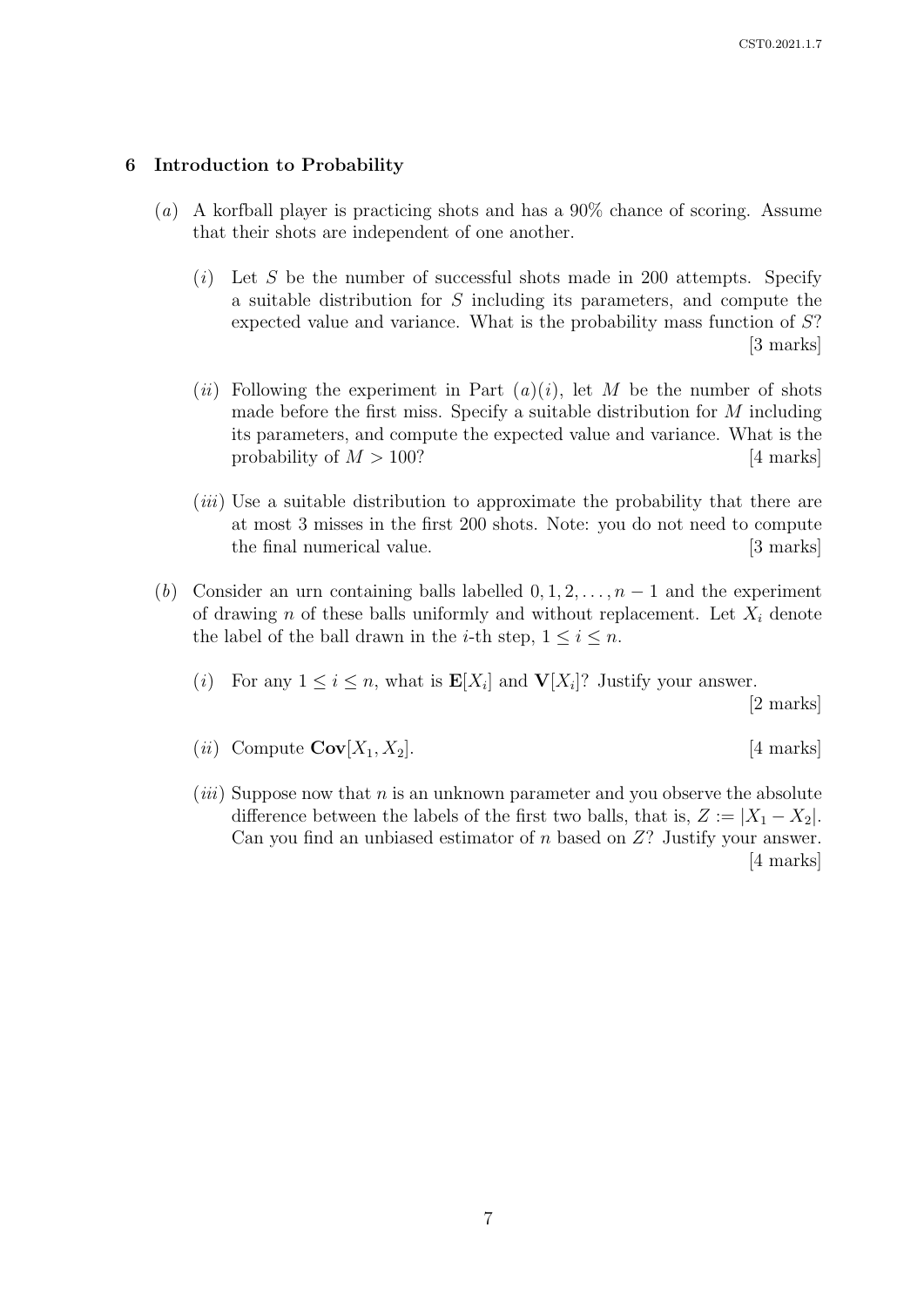# SECTION D

#### 7 Algorithms

Consider alternative algorithms for sorting an array of n items.

- (a) The BST-sort algorithm looks at each element of the array in turn, starting at position 0, and inserts it into a BST (pass 1). Having processed all elements, it repeatedly extracts the minimum from the BST, refilling the array from position 0 onwards (pass 2).
	- $(i)$  Derive, with justification, the computational complexity of each of the two passes of BST-sort. [2 marks]
	- $(ii)$  Describe a way of asymptotically speeding up pass 2 without changing the data structure, yielding enhanced BST-sort, and give the new computational complexity of pass 2 and of the overall algorithm. [2 marks]
	- (iii) Compare enhanced BST-sort against heapsort, mergesort and quicksort with respect to asymptotic worst-case time and space complexity, saying when (if ever) it would be preferable to any of them. [3 marks]
- (b) The enhanced 2-3-4-sort algorithm is obtained by replacing the BST with a 2-3-4 tree in enhanced BST-sort.
	- (*i*) Perform pass 1 of enhanced 2-3-4 sort on the array  $\{6.9,3.1,4.3,6.7,5.0,2\}$ , redrawing the tree at each insertion. [Hint: Remember to split 4-nodes on the way down when inserting, and to put  $\leq$  keys in the left child and  $>$  in the right.] [5 marks]
	- (ii) How much space will enhanced 2-3-4-sort require to sort an array of n items, if each item is m bits long? Give exact upper and lower bounds in terms of  $n$  and  $m$  rather than an asymptotic estimate. [3 marks]
	- (*iii*) Repeat question  $(a)(i)$  for enhanced 2-3-4-sort. [2 marks]
	- $(iv)$  Repeat question  $(a)(iii)$  for enhanced 2-3-4-sort. [3 marks]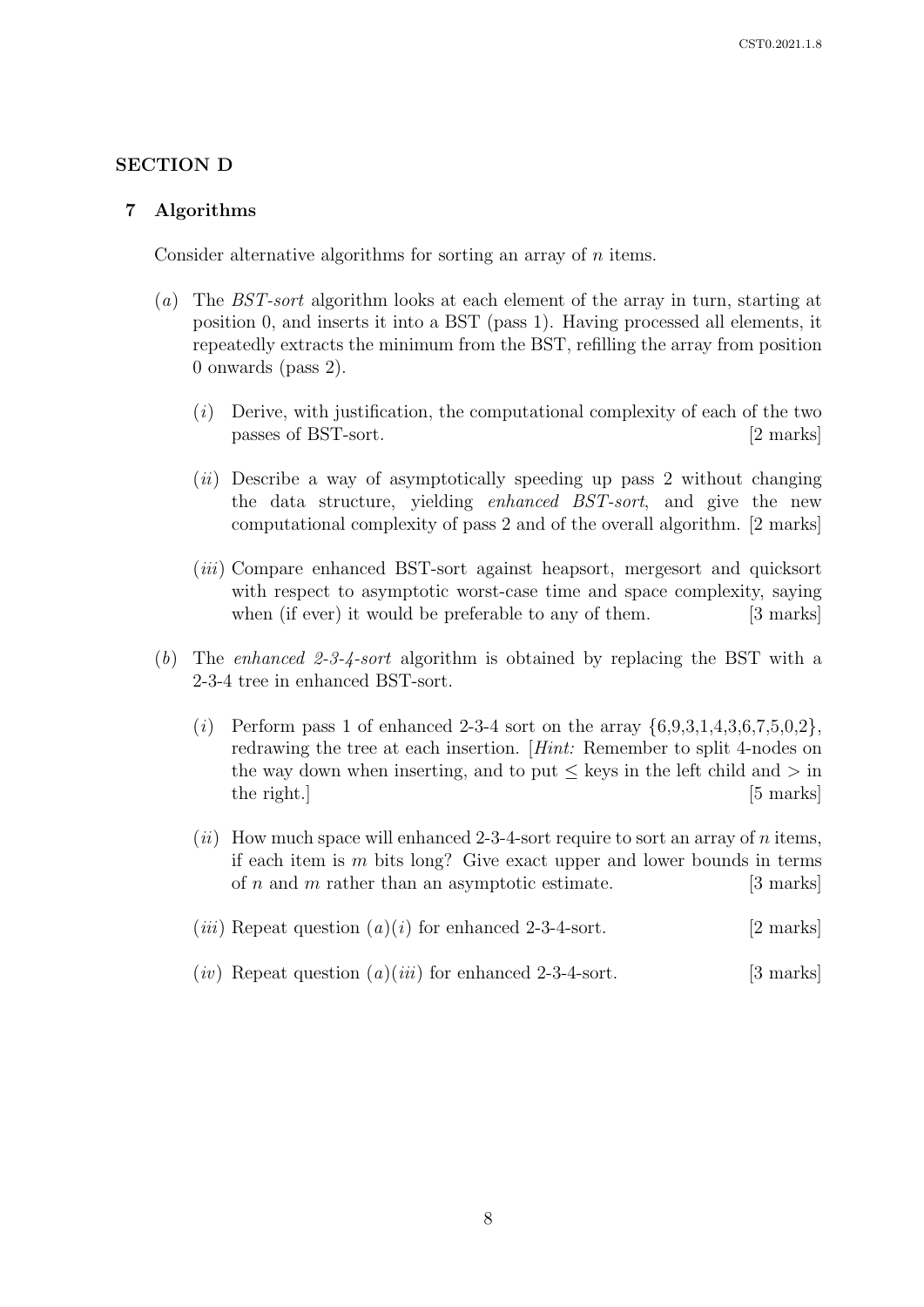### 8 Algorithms

An e-commerce website sells an average of m items per second, from a catalogue of n digital items. Among other details the website keeps track, for every sale, of a timestamp, the item's code and the sale price. It maintains three bestseller lists, refreshed every s seconds:

- $\bullet$ the k best selling items ever, ranked by how many units were sold;
- $\bullet$  the k best selling items of the past 30 days, ranked by how many units were sold;
- $\bullet$  the k highest-revenue items of this calendar year, ranked by total revenue since 1st of January of this year.
- (a) Each item will be held in a record. Describe all the data structures that must refer to these records to implement the required functionality. Describe all the fields that the record must have to implement the required functionality, and how each of these fields has to be updated and when. [5 marks]
- (b) The obvious baseline solution is to re-sort the n items and to take the top  $k$ every time the bestseller lists must be produced. Assuming the number of items and the given average rates stay constant, what is its asymptotic worst-case time cost per unit time? [1 mark]
- (c) Describe three alternative strategies, each better than the baseline, to implement the required functionality. Use the heaps or search trees of your choice, explaining precisely what you would store in each data structure to implement the required functionality. Describe, in each case, how to initialize the data structures, how to update the data structures after each sale, how to recompute the three bestseller lists every s seconds, together with the worst-case asymptotic time cost of each operation as a function of  $m, n, k, s$  (cost per unit time for the second and third operations). [6 marks]
- (d) Recommend the most appropriate strategy for  $m = 10^4, n = 10^9, k = 10^2, s =$  $10^0$ , with justification. [2 marks]
- (e) Repeat for  $n = 10^{14}$  and the other parameters unchanged. [3 marks]
- (f) Repeat for  $m = 10^{-4}, n = 10^{2}, k = 10^{1}, s = 10^{5}$ , reasoning about the structural difference between this and the websites of cases  $(d)$  and  $(e)$ . [3 marks]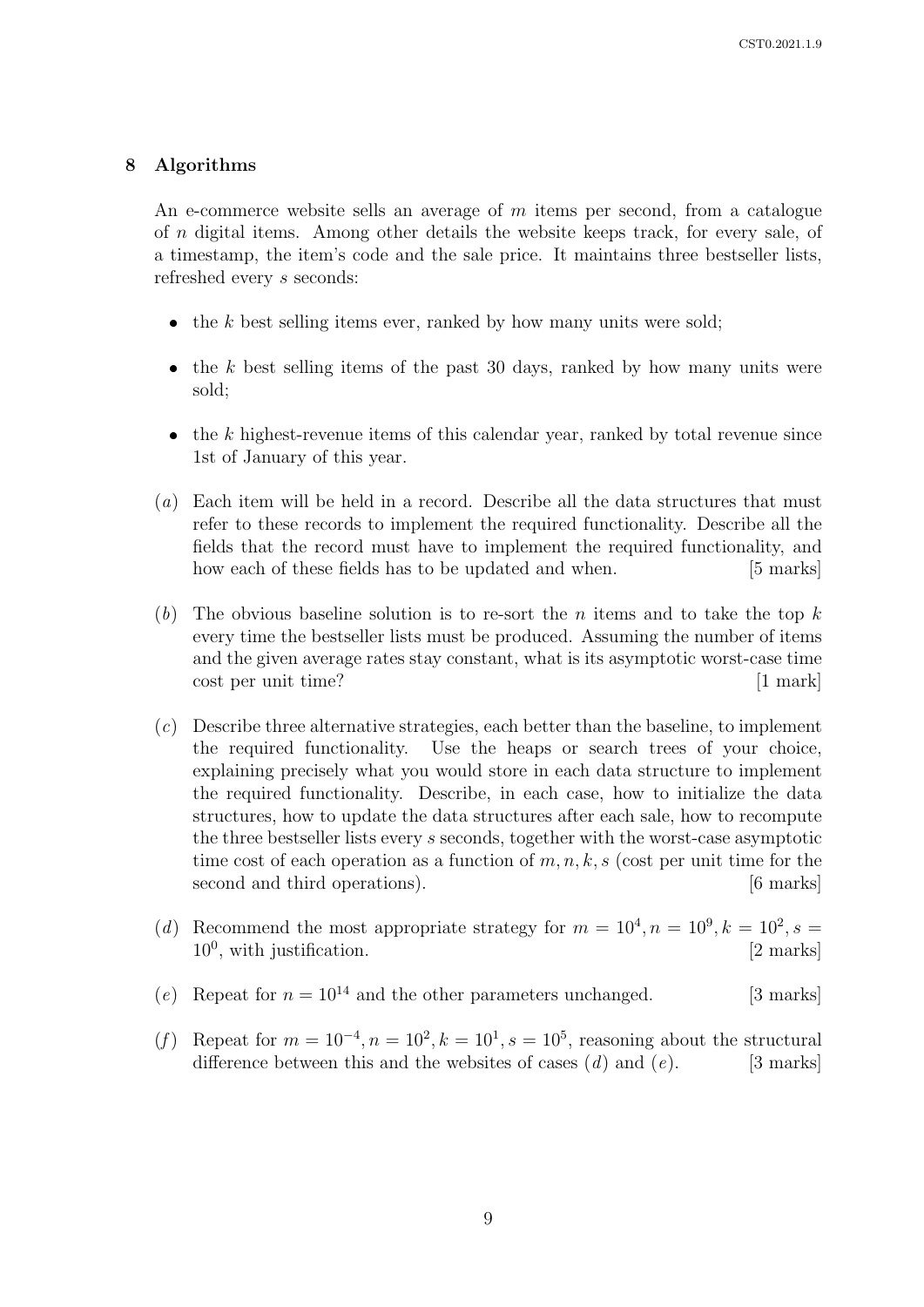## 9 Algorithms

Consider a directed graph in which each edge is labelled by a pair of non-negative costs, for example a distance and a travel time. A path between a pair of nodes is called 'Pareto efficient' (after the economist Vilfredo Pareto) if there is no other path for which both costs are lower.



- (a) In the graph shown here, find all Pareto efficient paths from s to t, and state their costs. [1 mark]
- (b) Show that, if  $v_0 \to v_1 \to \cdots \to v_k$  is a Pareto efficient path from  $v_0$  to  $v_k$ , then  $v_0 \to \cdots \to v_{k-1}$  is a Pareto efficient path from  $v_0$  to  $v_{k-1}$ . [3 marks]
- (c) Let  $v_0 \to \cdots v_k$  be a Pareto efficient path from  $v_0$  to  $v_k$ , and let its costs be  $(c_a, c_b)$ . Show that there is a Pareto efficient path from  $v_0$  to  $v_k$  with costs  $(c_a, c_b)$  that has  $\leq V - 1$  edges, where V is the number of vertices in the graph. [3 marks]
- $(d)$  We are given a start vertex s. Give an algorithm to compute all costs achievable by Pareto efficient paths from s to every other vertex. [6 marks]
- (e) Prove that your algorithm is correct. [7 marks]